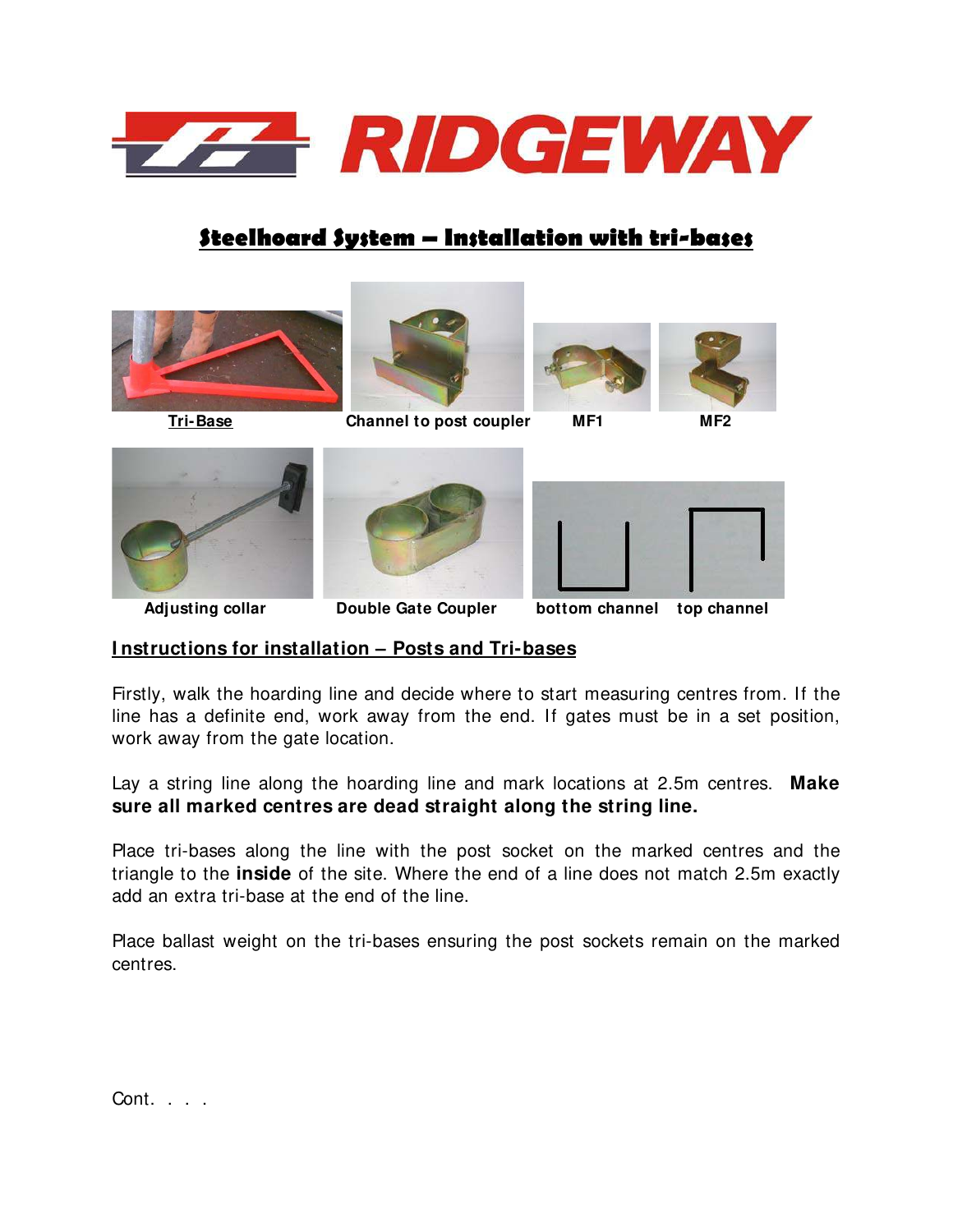For all posts that are not at the end of a line or next to a gate, take the posts and slide 1 channel to post coupler onto the post with the channel opening upwards, then slide the adjusting collar onto the post and then slide the second channel to post coupler onto the post with the channel opening downwards.

Drop the posts into the tri-base sockets and slide the adjusting collar up the post (with the top channel to post coupler above it) until level with the top of the ballast weight and secure the two plates to the ballast weight – Ensure the posts are exactly plumb in the sockets using the adjusting collars and tighten to secure. If the ground is too uneven some packing may have to be used under the tri-bases.

Turn the channel to post couplers so the channel part is to the outside of the site. Slide the top channel to post coupler up the post until it is at least 2.45m above the bottom channel to post coupler which should be as low down the post as possible. Finger tighten the bolts so the Channel to post couplers stay in place.

## **Corners and Ends/ gates;**

**At the end of a run**, use MF1 fittings instead of channel to post couplers but fixed in exactly the same way.

**On an external corner (where the post is inside the corner)** use 1 x MF1 and 1 x MF2 instead of each channel to post coupler as in the picture (left) below;

**On an internal corner (where the post is outside the corner)** use 1 x RC1 and 1 x RC2 instead of each channel to post coupler as in the picture (right) below;





**External corner Internal Corner**